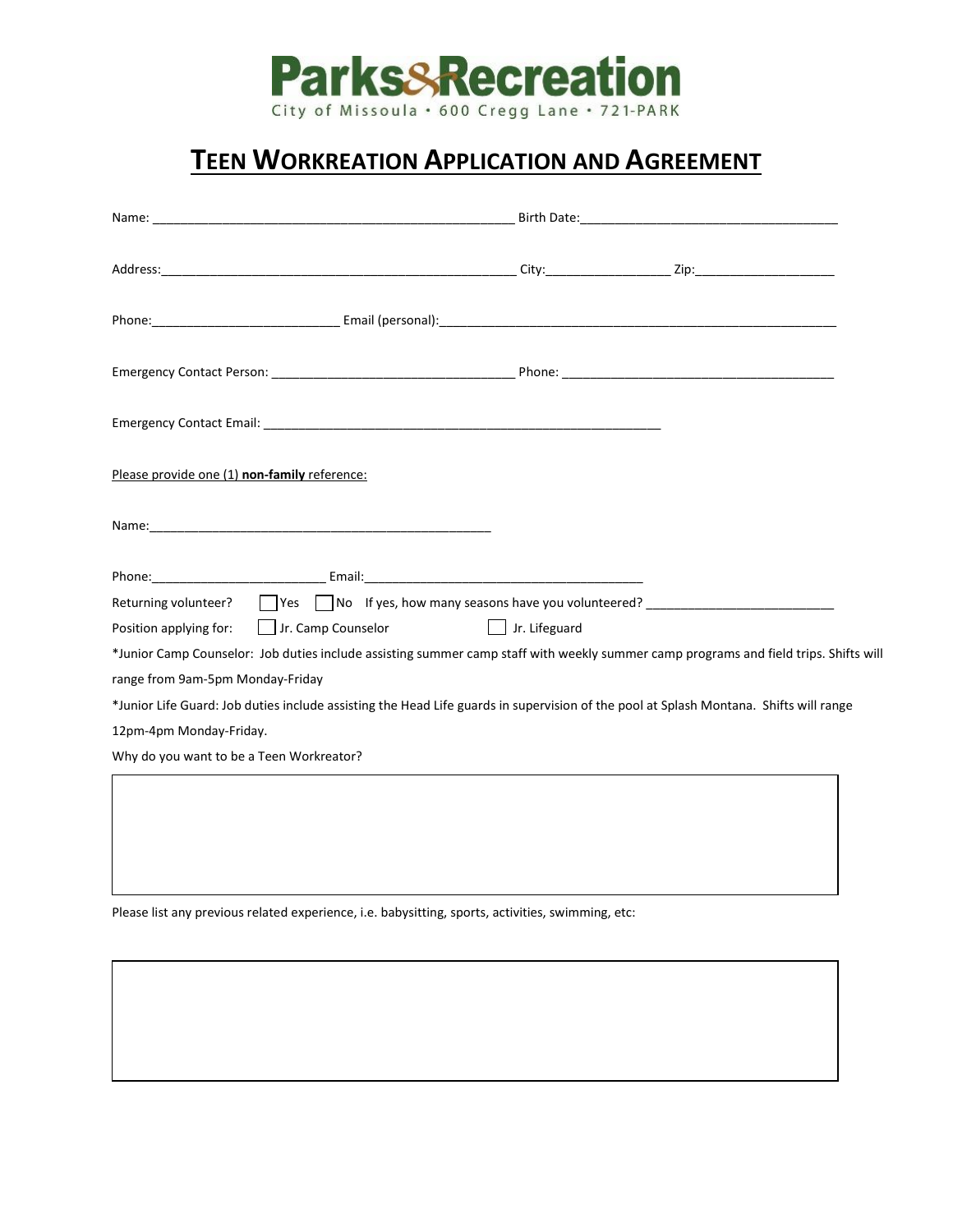

We encourage teens of all abilities to participate in the Teen Workreation program. To best fit and accommodate you to have a successful summer. Is there anything we should know in regards to tasks you may need assistance in performing? These could include physical activities as well as interpersonal management skills.

#### **PLEASE READ AND SIGN:**

- I look forward to my volunteer experience and being a positive member of the Parks & Recreation team this summer!
- Training provided by the Department is to assist the volunteer in performance functions and assignments, which are of benefit to the community and/or volunteer.
- I will comply with all policies, procedures, rules, regulations, directives and instructions provided by the Teen Coordinators. By entering into his agreement, I understand that I will not be covered by Worker's Compensation or any other insurance should I become injured on the job. Also, my personal belongings are not in any way insured, and I am therefore, fully responsible for myself and my property.
- I have read the above applications and completed it to the best of my knowledge. If I am chosen for the position of a volunteer, I hereby take on the responsibility of adhering to my work schedule. I understand that any false or misleading statements will be the cause for rejection of this application or for dismissal after appointment.
- I am responsible for any damages or injuries to properties or people caused by my actions while volunteering for Missoula Parks and Recreation.
- A volunteer does not replace any regular Department employee and in no way does this agreement establish employee-employer relations for minimum wage and overtime compensation purposes.

| <b>Participant Signature:</b> |  |
|-------------------------------|--|
|-------------------------------|--|

**Parent/Guardian Signature: \_\_\_\_\_\_\_\_\_\_\_\_\_\_\_\_\_\_\_\_\_\_\_\_\_\_\_\_\_\_\_\_\_\_\_\_\_\_\_\_ Date: \_\_\_\_\_\_\_\_\_\_\_\_\_\_\_\_\_\_\_\_\_\_\_\_\_\_\_\_\_\_\_\_\_\_\_**

RETURN TO: MISSOULA PARKS and RECREATION, ATTN: Teen Workreation, 600 Cregg Ln, MISSOULA, MT 59801.

**Please return in person or email t[o WorkReationT@ci.missoula.mt.us](mailto:WorkReationT@ci.missoula.mt.us)**